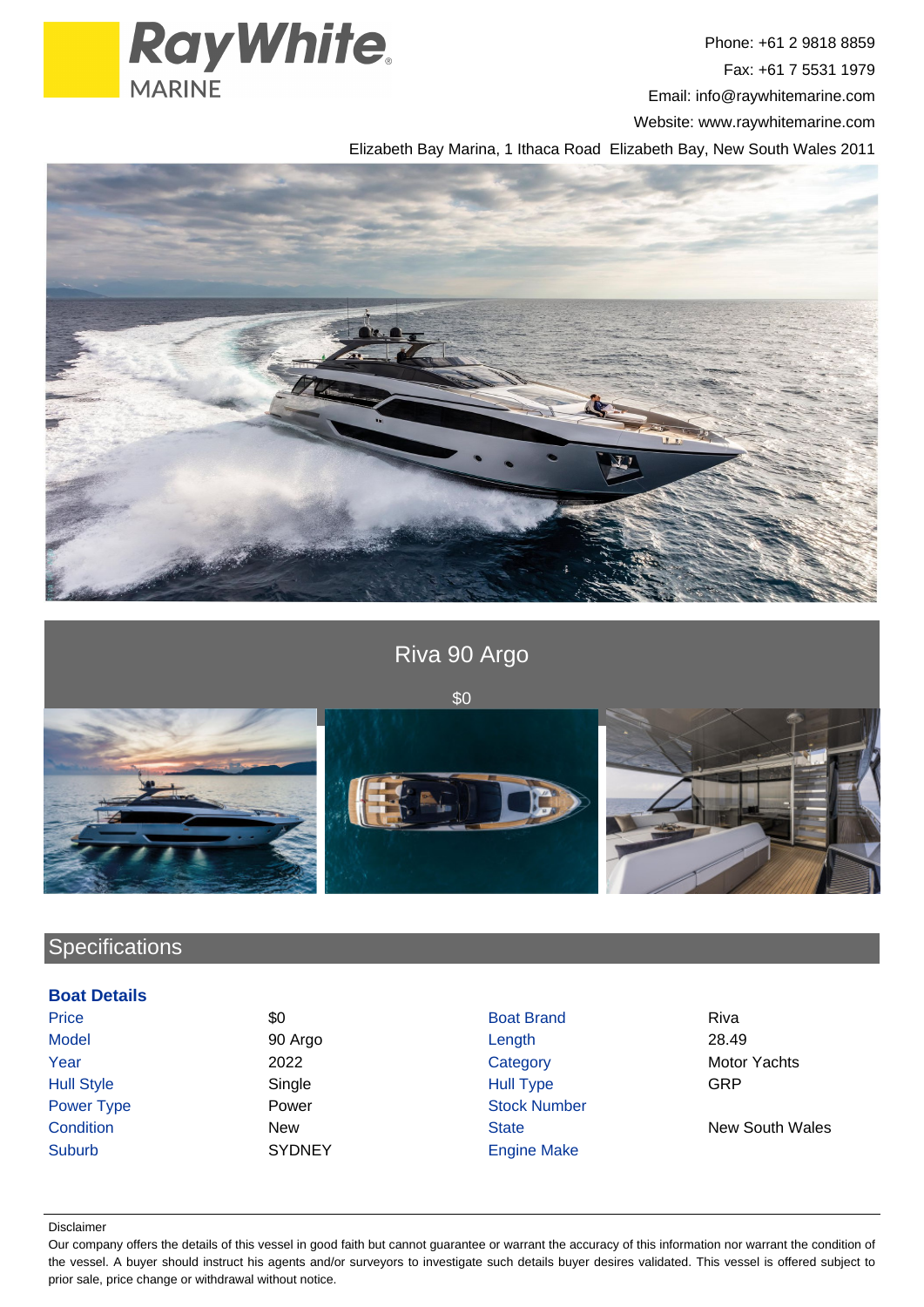

Website: www.raywhitemarine.com

Elizabeth Bay Marina, 1 Ithaca Road Elizabeth Bay, New South Wales 2011

### **Description**

90' Argo is a unique example of the new generation of Riva flybridges.

With a futuristic design, a name that evokes the stuff of legend, and a supreme array of high-tech on-board solutions, this creation of magnetic beauty is an peerless star in the global yachting firmament.

The instantly recognisable, forward-looking design defined by fluent, sporty lines lends her a free-flowing, potent profile that captures the eye to compelling effect. And in a sumptuous triumph of elegance and comfort, the generous spaces complement the unmistakable Riva style with contributions from the most prestigious names of Italian interior design.

| <b>Features</b>                   |                                  |
|-----------------------------------|----------------------------------|
| <b>Designer</b>                   | Riva                             |
| <b>Hull Construction Material</b> | <b>GPR</b>                       |
| <b>Hull Type</b>                  | Mono                             |
| <b>Deck Construction Material</b> | Teak                             |
| <b>Country Origin</b>             | Italy                            |
| Length (m)                        | 28.49                            |
| Length Waterline (m)              | 23.1                             |
| Beam/Width (m)                    | 6.5                              |
| Draft (m)                         | 2.15                             |
| Colour                            | white                            |
| <b>Engine Notes</b>               | MTU 12V 2000 M96L                |
| <b>Number of Berths</b>           | 4 and 2 standard cabins for crew |
| <b>Number of Toilets</b>          | 5                                |
| <b>Air Conditioning</b>           | yes                              |
| <b>Stove</b>                      | yes                              |
| Refrigeration                     | yes                              |
| <b>Number of Sinks</b>            | $\overline{2}$                   |
| Anchor / Winch                    | yes                              |
| <b>Bilge Pump</b>                 | yes                              |
| <b>Electrics</b>                  | Yes                              |
| <b>Electronics Navigation</b>     | Yes                              |
| <b>Dinghy</b>                     | Williams                         |
| <b>Covers</b>                     | Yes                              |
| <b>Ice Maker</b>                  | Yes                              |
| <b>GPS</b>                        | Yes                              |
| <b>Has Navigation Lights</b>      | Yes                              |
| Radio                             | Yes                              |
|                                   |                                  |

Disclaimer

Our company offers the details of this vessel in good faith but cannot guarantee or warrant the accuracy of this information nor warrant the condition of the vessel. A buyer should instruct his agents and/or surveyors to investigate such details buyer desires validated. This vessel is offered subject to prior sale, price change or withdrawal without notice.